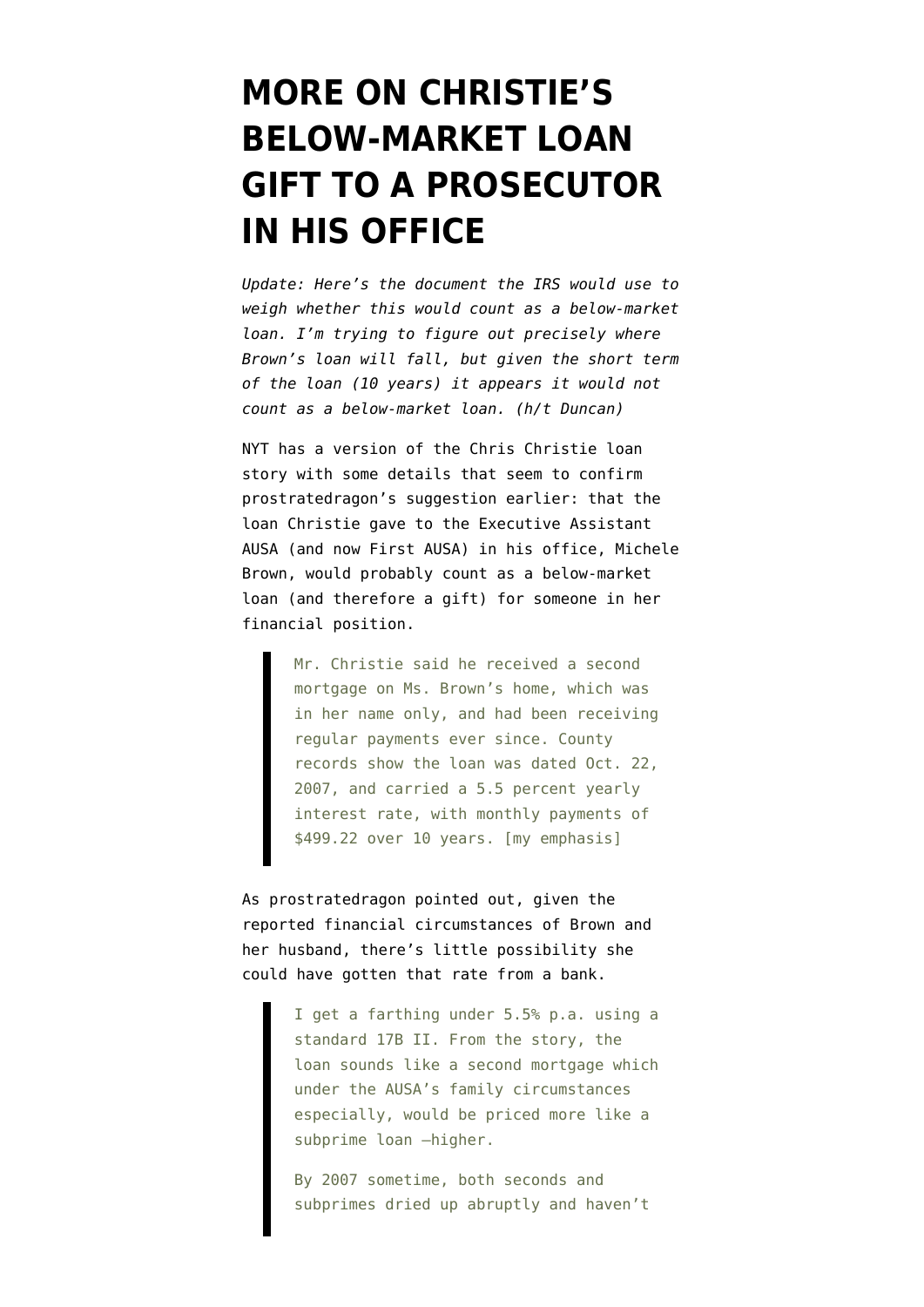really recovered since, making the effective interest rate on one a very large number.

Which would make this a gift. A gift that keeps on giving, you might say, particularly since both are now in a position where their potential mutual interest in influencing one another would make this a big ethics no-no. And keeps on giving because Christie hasn't been declaring this source of income on his disclosure forms.

> Mr. Christie did not list the loan on his June 21, 2008, personal financial disclosure form as a member of the federal executive branch, which requires the detailing of any assets (like loans or receivables) worth more than \$1,000, and any sources of income of more than \$100 a year. Ms. Comella confirmed that Mr. Christie's final disclosure as a prosecutor also omitted the loan.

> Nor did he include the loan on his candidate's disclosure with the New Jersey Election Law Enforcement Commission in April 2009. One of its catchall categories of unearned income requires the detailing of "other income (including interest)" of more than \$100 when the total in that category exceeds \$1,000. Mr. Christie listed Pfizer and three government bonds as the sources of such income, but made no mention of the loan to Ms. Brown.

Golly. You'd think someone trying to sell himself to New Jersey as a big foe of ethically challenged politicians wouldn't make this kind of mistake.

Update: Peterr pointed out this, from [Christie's](http://www.christiefornj.com/images/government.pdf) [site](http://www.christiefornj.com/images/government.pdf):

> Change ethics laws to require strict disclosure Under our current legislative ethics